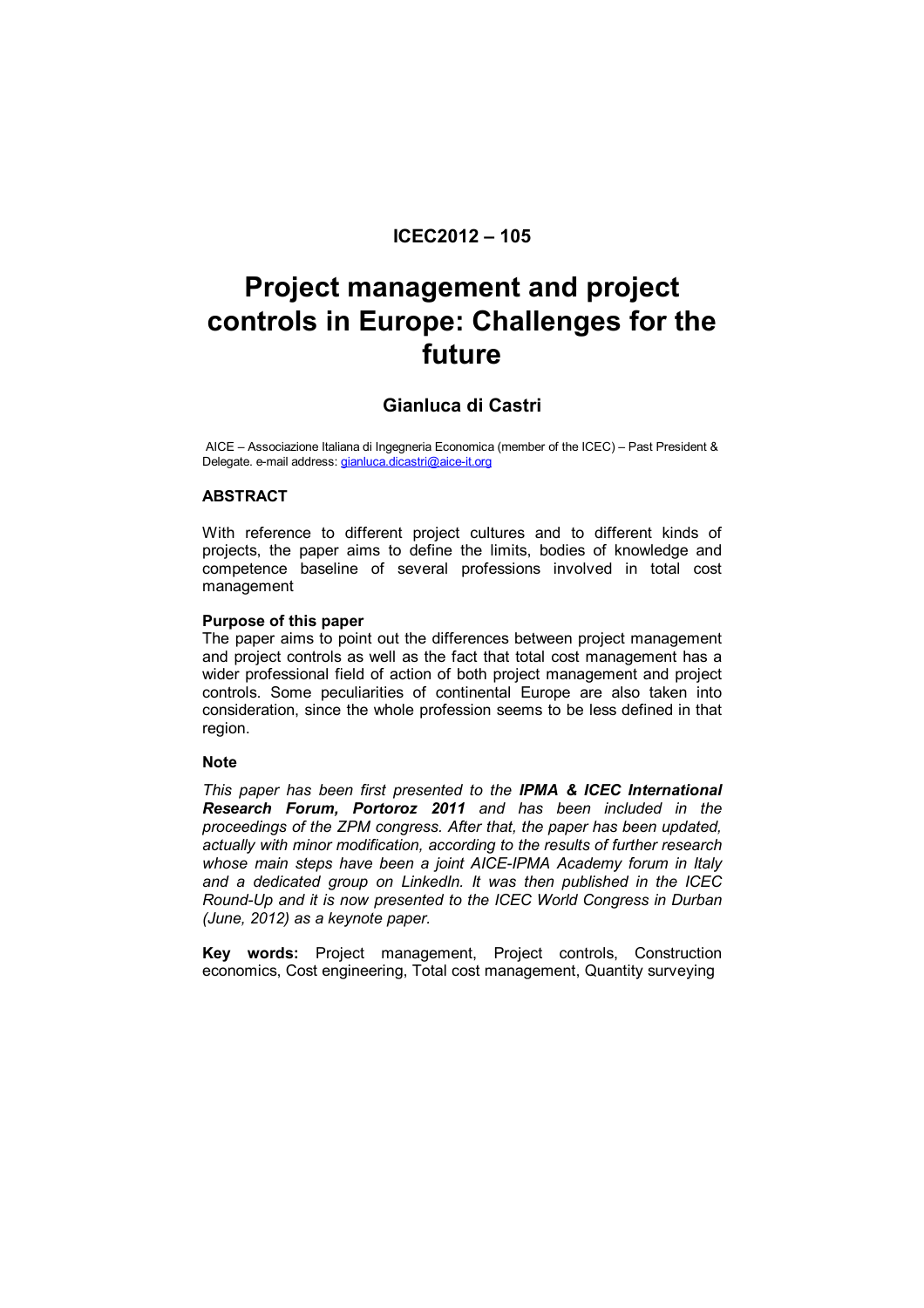# **PROJECT CULTURE AND TOTAL COST MANAGEMENT**

# **Project culture**

Italy, as well as the majority of continental European countries, belongs to the group of countries where the legal system is based on Civil Law (also called Romanist German System). This is different from the legal system based on Common Law and dominant in English speaking countries.



**Table 1 – project management and project controls**

 In the majority of Common Law countries, Cost Engineering and Project Management have been separately developed, like two fully independent disciplines. The relevant professions are separate, like in England, in the majority of the Commonwealth countries and in the United States of America. In countries belonging to the Civil Law group of countries, i.e. in most of countries of continental Europe, the profession of Cost Engineer, Planning Engineer and Project Manager have had a common and sometimes confused development. This is also evident from the terminology: while in English speaking countries we have different definitions for Cost Engineering, Project Management, Planning Engineering, Quantity Surveying, Construction Economics, in Latin countries the overall term of *Ingegneria Economica (Ingenieria Económica, Financiera y de Costos)* has been used since the beginning. This overall concept has also been accepted by the ICEC in 1998, as **Total Cost Management**, whose meaning corresponds with the meaning of *Ingegneria Economica*, as far as the different languages will allow the correspondence.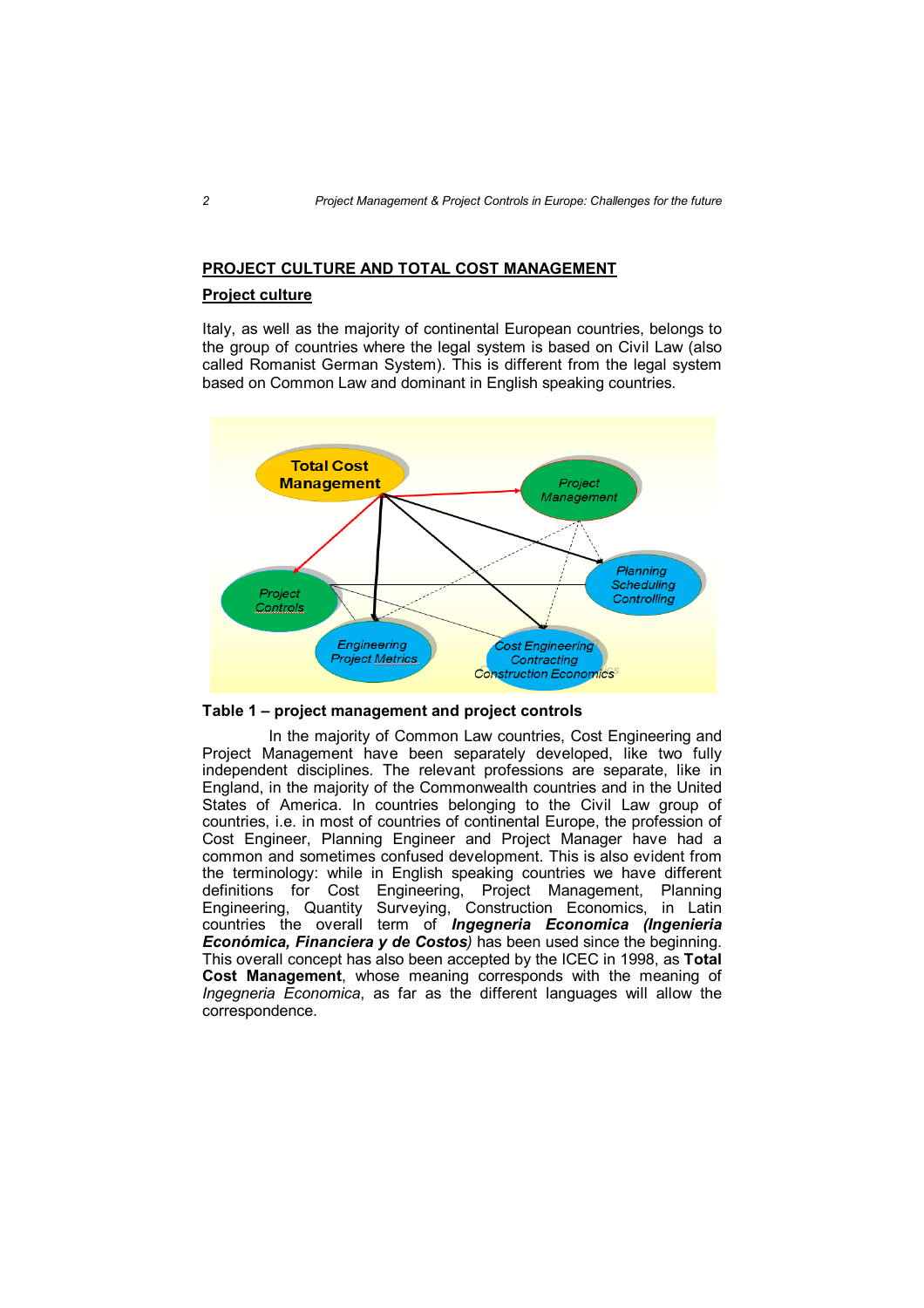

# **Table 2 - Areas of interest**

Total Cost Management (*Ingegneria Economica*) is a discipline that integrates cost engineering; contracting; construction economics; planning , scheduling, controlling; engineering and project metrics.

It is worthy to point out that, besides being involved in Project Controls, the main field of Total Cost Management is evolving towards lifecycle or capital asset management, investment decision making, profitability and business planning. Therefore studying the difference between project management and project controls actually does not cover the full range of activities of Total Cost Management, which is a wider concept.

It seems that we have several professions insisting on the same body of knowledge, albeit with different competence baselines. Such professions, listed below, are partially overlapping and some simplification is probably needed:

- Project Director.
- Project Manager,
- Project Engineer,
- Project Comptroller,
- Planning Engineer,
- Cost Engineer,
- Contract Engineer,
- Contract Manager,
- Programme Manager,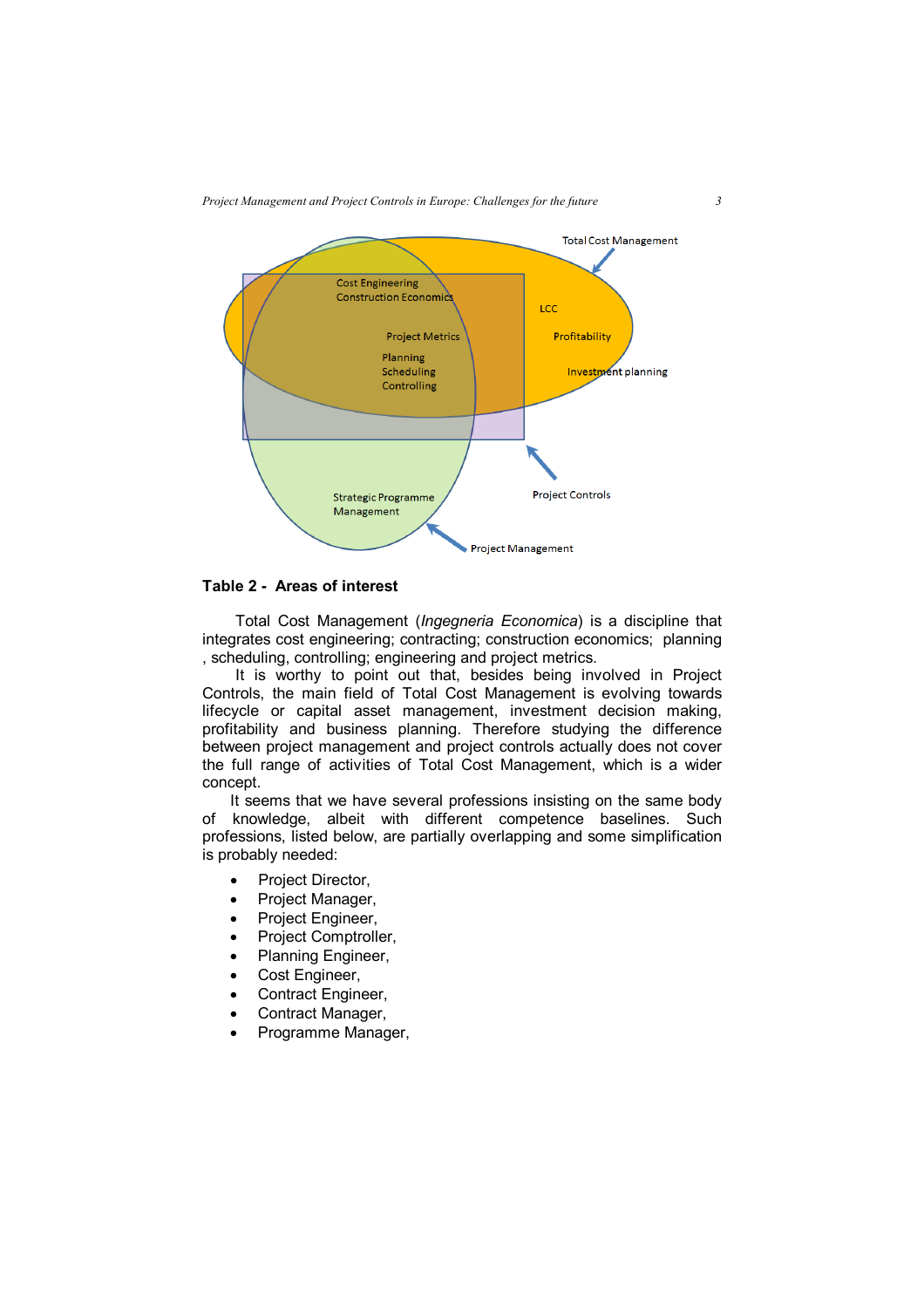- Project Monitoring Consultant,
- Project Auditor
- Quantity Surveyor
- Construction Economist
- Asset Manager,
- Cost Manager.

At the bottom line, the graphical representation could be even more complicated (subject to further improvements)

# **Table 3 – professions and bodies of knowledge**

|                   |                            | Profession               |                         |                         |                         |                         |                           |                         |                           |                          |
|-------------------|----------------------------|--------------------------|-------------------------|-------------------------|-------------------------|-------------------------|---------------------------|-------------------------|---------------------------|--------------------------|
|                   |                            | Project Director         | Project Manager         | Programme Manager       | Strategic Asset Manager | Project Controller      | Contract Manager          | Project Planner         | Construction Economist    | Cost Engineer            |
|                   | Economics                  | <b>XX</b>                | X                       | <b>XX</b>               | XX                      | $\overline{\mathsf{x}}$ | X                         | $\overline{\mathsf{x}}$ | X                         | $\overline{\mathsf{x}}$  |
|                   | Finance                    | <b>XX</b>                | $\overline{\mathbf{x}}$ | XX                      | XX                      | $\overline{\mathbf{x}}$ | $\overline{\mathsf{x}}$   | $\overline{\mathsf{x}}$ | $\boldsymbol{\mathsf{x}}$ | $\overline{\mathbf{x}}$  |
|                   | Law                        | <b>XX</b>                | XX                      | XX                      | XX                      | $\overline{\mathbf{x}}$ | <b>XXX</b>                | $\overline{\mathbf{x}}$ | $\boldsymbol{\mathsf{x}}$ | $\overline{\mathsf{x}}$  |
|                   | Contracts                  | <b>XX</b>                | XX                      | <b>XX</b>               | XX                      | $\overline{\mathbf{x}}$ | <b>XXX</b>                | $\overline{\mathsf{x}}$ | $\boldsymbol{\mathsf{x}}$ | $\overline{\mathbf{x}}$  |
|                   | Accounting - Bookkeeping   | $\overline{\mathsf{x}}$  | XX                      | $\overline{\mathsf{x}}$ | X                       | $\overline{\mathsf{x}}$ | X                         | $\overline{\mathsf{x}}$ | <b>XX</b>                 | XX                       |
|                   | Cost Accounting            | $\overline{\mathsf{x}}$  | XX                      | $\overline{\mathbf{x}}$ | $\overline{\mathsf{x}}$ | $\overline{\mathsf{x}}$ | X                         | $\overline{\mathsf{x}}$ | XX                        | <b>XX</b>                |
|                   | Life Cycle Costs           | $\overline{\mathbf{x}}$  | X                       | XX                      | <b>XXX</b>              | $\overline{\mathbf{x}}$ | $\boldsymbol{\mathsf{x}}$ | $\overline{\mathsf{x}}$ | $\boldsymbol{\mathsf{x}}$ | <b>XXX</b>               |
|                   | Market                     | $\overline{\mathsf{x}}$  | X                       | <b>XX</b>               | <b>XXX</b>              | $\overline{\mathsf{x}}$ | X                         | $\overline{\mathsf{x}}$ | <b>XX</b>                 | XX                       |
|                   | Organisation               | <b>XX</b>                | XX                      | $\overline{\mathsf{x}}$ | X                       | $\overline{\mathbf{x}}$ | X                         | $\overline{\mathbf{x}}$ | $\overline{\mathsf{x}}$   | $\overline{\mathsf{x}}$  |
|                   | <b>Process Engineering</b> | $\overline{\mathsf{x}}$  | X                       | XX                      | XX                      | $\overline{\mathsf{x}}$ | $\overline{\mathsf{x}}$   | $\overline{\mathsf{x}}$ | $\overline{\mathsf{x}}$   | $\overline{\mathsf{x}}$  |
|                   | <b>Project Engineering</b> | $\overline{\mathsf{xx}}$ | <b>XXX</b>              | $\overline{\mathsf{x}}$ | x                       | <b>XX</b>               | X                         | XX                      | $\overline{\mathbf{x}}$   | $\overline{\mathsf{xx}}$ |
| Body of Knowledge | <b>Project Metrics</b>     | <b>XX</b><br>XX          |                         | $\overline{\mathsf{x}}$ | x                       | <b>XXX</b>              | $\boldsymbol{\mathsf{x}}$ | <b>XXX</b>              | <b>XXX</b>                | <b>XXX</b>               |
|                   | <b>Process Metrics</b>     | $\overline{\mathbf{x}}$  | X                       | $\overline{\mathsf{x}}$ | XX                      | $\overline{\mathsf{x}}$ | X                         | $\overline{\mathsf{x}}$ | $\boldsymbol{\mathsf{x}}$ | <b>XX</b>                |
|                   | Operational research       | $\overline{\mathsf{x}}$  | $\overline{\mathsf{x}}$ | $\overline{\mathbf{x}}$ | x                       | XX                      | X                         | <b>XXX</b>              | XX                        | <b>XX</b>                |
|                   | Planning                   | $\overline{\mathsf{x}}$  | XX                      | $\overline{\mathsf{x}}$ | X                       | XX                      | $\boldsymbol{\mathsf{x}}$ | <b>XXX</b>              | <b>XX</b>                 | <b>XX</b>                |
|                   | Scheduling & Controlling   | $\overline{\mathbf{x}}$  | XX                      | $\overline{\mathsf{x}}$ | $\overline{\mathbf{x}}$ | <b>XX</b>               | X                         | <b>XXX</b>              | <b>XX</b>                 | XX                       |
|                   | <b>Business Management</b> | <b>XX</b>                | X                       | XX                      | XXX                     | $\overline{\mathbf{x}}$ | $\boldsymbol{\mathsf{x}}$ | $\overline{\mathsf{x}}$ | $\boldsymbol{\mathsf{x}}$ | x                        |
|                   | <b>Cost Engineering</b>    | <b>XX</b>                | XX                      | XX                      | XX                      | xxx                     | X                         | XX                      | <b>XXX</b>                | <b>XXX</b>               |
|                   | Management science         | <b>XXX</b>               | XX                      | <b>XX</b>               | XX                      | XX                      | XX                        | $\overline{\mathsf{x}}$ | <b>XX</b>                 | <b>XX</b>                |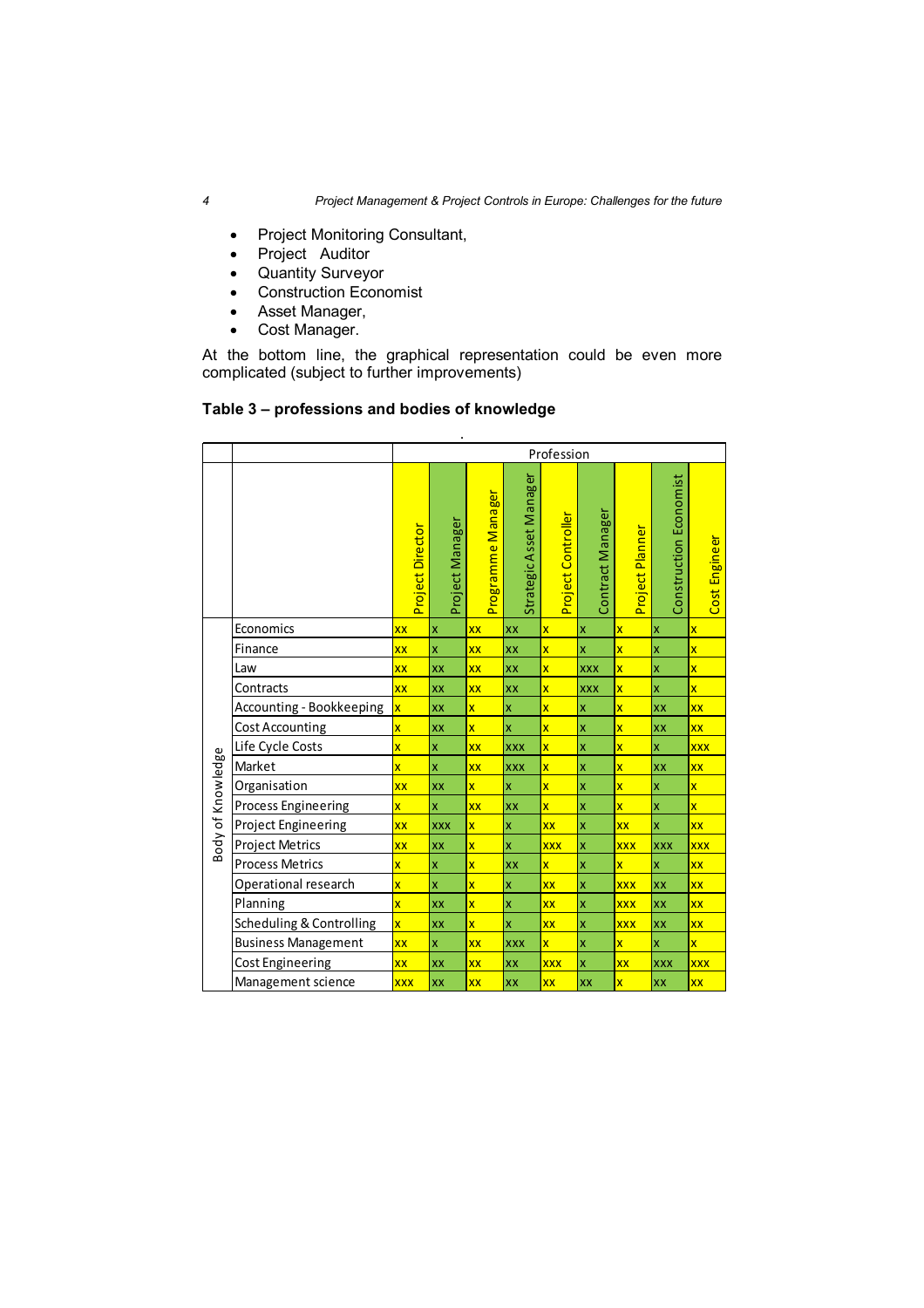# **Some semantics**

It is worthy to consider the different translations of some words related to our profession in several languages:

| <b>English</b>                  | <b>Italian</b>            | <b>Spanish</b><br>(castilian)                         | <b>French</b>                     | <b>German</b>    |
|---------------------------------|---------------------------|-------------------------------------------------------|-----------------------------------|------------------|
| <b>Total Cost</b><br>Management | Ingegneria<br>Economica   | Ingenieria<br>Económica.<br>Financiera y de<br>Costos | Gestion des coûts                 | Kostenmanagement |
| Cost<br>Engineering             | Ingegneria dei<br>Costi   | Ingenieria de Costos                                  |                                   |                  |
| Project<br>Management           | Gestione di<br>progetto   | Ingenieria de<br>proyecto                             | Management<br>(gestion) de projet | Projektsleitung  |
| Project<br><b>Controls</b>      | Controllo di<br>progetto  | Control de proyecto                                   | Maîtrise de projet                | Projektsteuerung |
| Project<br>monitoring           | Monizione del<br>progetto |                                                       |                                   |                  |

The following must be noted:

- *Ingegneria Economica* in Italian has a wider meaning than the English "Total Cost Management".
- The term "Cost Engineering" is normally translated into Italian as *Ingegneria dei Costi*, however, this term is difficult to explain to Italians, its actual meaning can be unclear for many.
- On the other hand, Project Finance is normally translated into Italian as *Finanza di Progetto* or *Finanza Strutturata* while the term *Ingegneria Finanziaria* seems to have a negative meaning, due to how the term has been used on television and in other media.
- Project controls in English has a wider meaning than *controllo* in Italian and *contrôle* in French, where it would be probably more suitable to use the word *maîtrise*.
- The correct word *monizione* for "monitoring" is not common in Italian, while the word *monitoraggio* is used that is actually a Latin word loaned through the English language.

Furthermore, there is some confusion between the term used for "professions" and the terminology relevant to the "disciplines", as well as for the components of our body of knowledge and for the competences that are needed for the profession itself.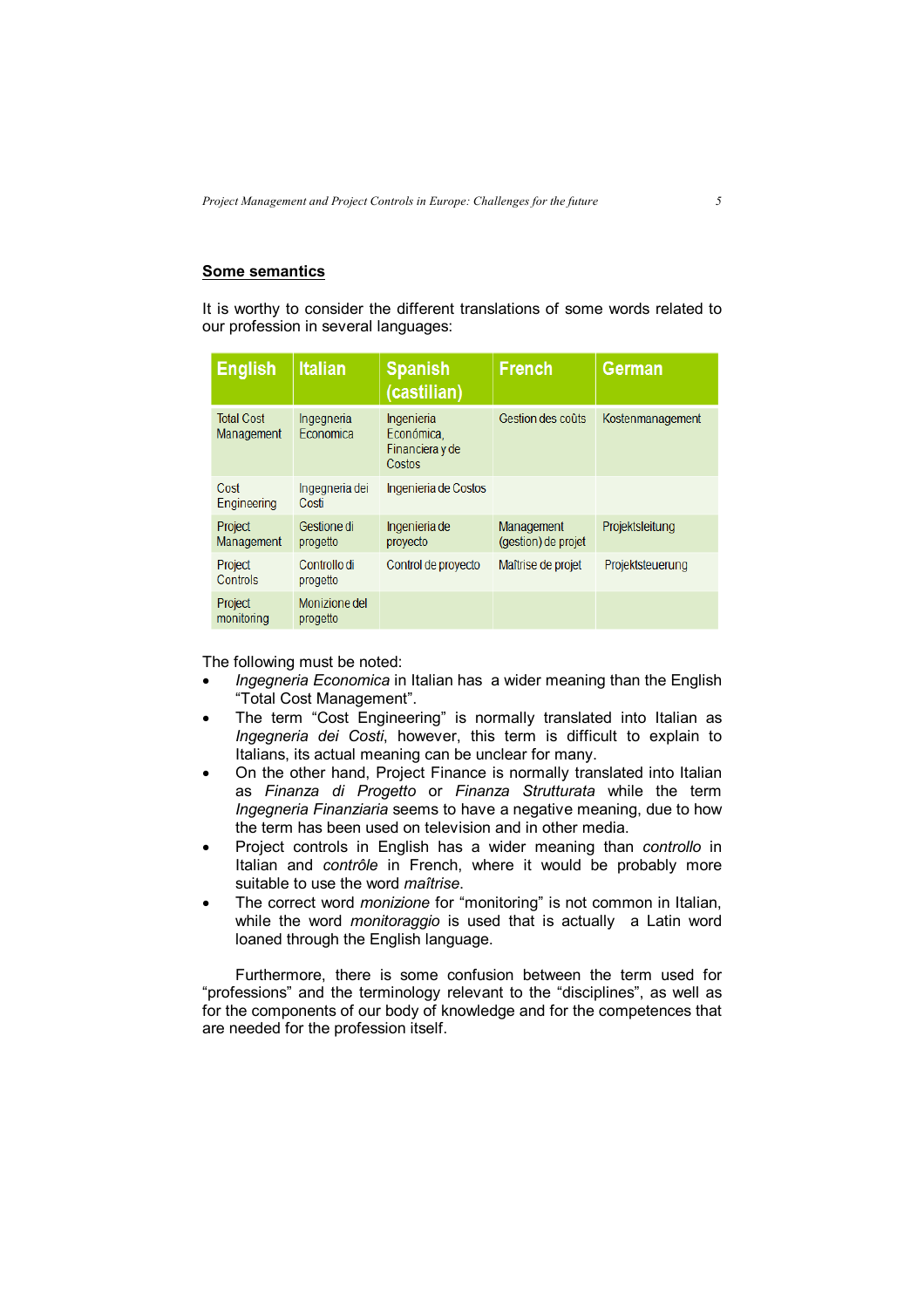The terms "project", "controls", "manager", "director" and others are not semantically equivalent in all languages. For instance:

- the Italian "controllo" and the French "contrôle" have a restrictive meaning if compared to the English "controls",
- the Italian "progetto" does not mean "project" but "design plus engineering",
- in military terminology, even in English, "command" and "controls" have different meanings.

The first challenge should then be to issue a multilingual glossary in the main languages (not only European). We could start from the work already performed by AFITEP in 2000; further works on terminology have been done by private companies such as FIAT, Snamprogetti (belonging to ENI group), PM Forum, PMA Europe Ltd. and others. Those works could be used for reference, together with the glossaries (in English) of the AACE International, PMI and others.

The work done by AFITEP is quite complete in French, German, English, Spanish and Portuguese; it needs to be updated and should also be completed with other languages, such as Italian, Arabic and Chinese.

A joint ISO, ICEC and IPMA project for a common glossary is in progress, where each national association could take responsibility for the relevant language.

As a cultural reference, in Latin we could say: OPERIS GESTIO (project management), OPERIS GUBERNATIO (project controls), INPENSARUM GUBERNATIO (cost control)

## **Project management and controls: definitions**

A definition of project management could be "application of knowledge, competences and methodology for the management of a complex project, in order to keep the project within the given limits (scope, time, resources or costs)".

 On the other hand, AACE International defines project controls as "management action, either pre-planned to achieve the desired result or taken as a corrective measure prompted by the monitoring process". Project controls are mainly concerned with the metrics of the project, such as quantities, time, cost, and other resources; however, project revenues and cash flow can be part of the project metrics under control.

In detail, to keep a project under controls the technical side (actual progress, planned progress; workload standard, planned, actual) should be soundly monitored, as well as the project economics (BCWP, EV, BCWS) and accounting (ACWP).

 Traditionally controls were limited to comparing planned to actual, with any deviation managed by exceptions. The modern view is based on calculation of the progress through standard workloads, earned value and monthly overall calculation of the expected time and cost.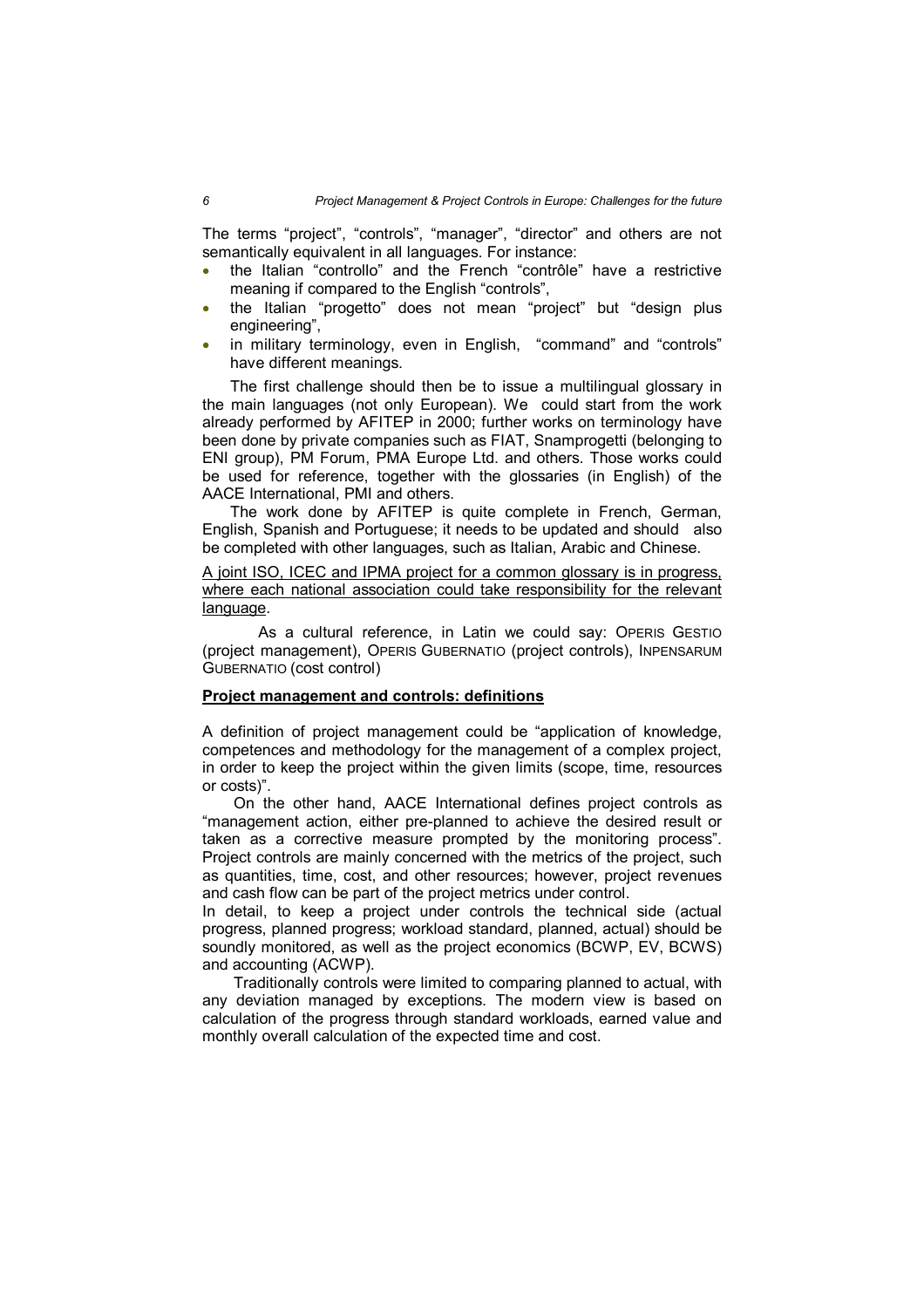To have sound project management and controls having a good project manager or competent controlling staff is not enough. The whole organisation must have the proper level of maturity. The environmental characteristic and the legal framework are also important. It is worthy to note that a sound PM & C is costing 2% to 5% of the total capital cost, but allows savings of about 10% in time and 10 to 15% in costs

#### **Types of projects: hard and soft**

In so called "hard projects" the whole organisation is orientated towards the task, with a considerable number of people working at different levels. The workload can be calculated based on standard production data. Project metrics can be defined; as a matter of fact, there are plenty standards for project metrics for industrial projects (power generation, chemical, petrochemical, oil and gas). There are less data available for infrastructures and a lot of work still needs to be done for the building industry.

 In "soft projects" we have less people of higher professional level, sometimes small groups of highly qualified persons, and the organisation is orientated towards human relations. The workload can be calculated using production data definitely higher than the standard. However, in most cases, project metrics are less defined.



**Table 4: projects**

 In the first case the problem is "management" of the various processes and activities that are part of the project, while in the second case the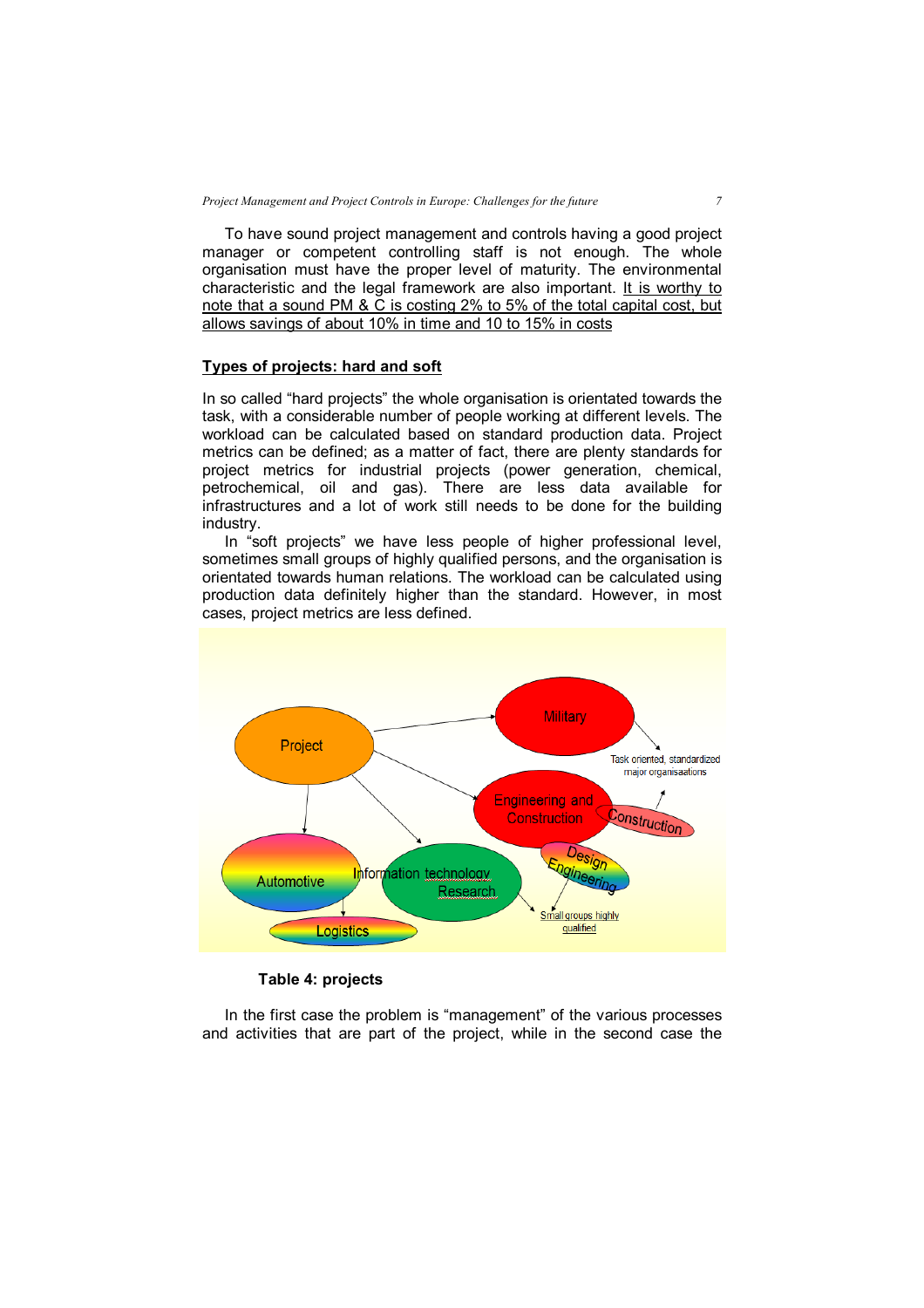focus is on "leading" the people involved. In the example above the hard projects are military and construction, while the soft projects are information technology and research; other projects fall somewhere in the middle.

#### **Organisation, practice and methods**

In major, international engineering and construction companies, the projects are organised as follows:

- The Project Director, whose responsibility is normally extended to several projects, is part of the senior management of the company and, in most cases, is part of the Directing Committee (namely to the higher committee of the management) or the Board of Directors. To be noted: some confusion can be due to the use of the word Director, whose Italian equivalent (*Direttore*) has a meaning equivalent to Top Manager, while the members of the Board are identified by the title of *Amministratore*.
- The Project Manager, one for each project, is normally part of the middle management but can be a top manager in case of a major project.
- The Project Office or Project Team is composed of the following sections (each section can be formed by one or more people according to the size of the project itself):
	- o Project Engineering,
	- o Planning and Project Control,
	- o Project metrics (identified by several different terms, such as quantity surveying or, in Italian, *contabilità lavori* that means bookkeeping of the works),
	- o Contract Management,
	- o Cost Engineering.

 Not all Project Controls are, in continental Europe, considered as an independent function, while they are part of the Project Management. However, in some companies the project controls can be centralised or can be present at both levels, under the General Management as well as under the Project Manager

 In minor companies the situation is more confusing, the Project Management or Co-ordination being considered as part of the Engineering or Construction Department (Technical Project Management).

 In theory, the project directing function should belong to the Owner or to the Employer, where different from the Owner. In its organisation there should be a Project or Programme Director with a Project Monitoring Office. This Project Director should be part of the senior management of the Owner's organisation, for projects considered of primary importance to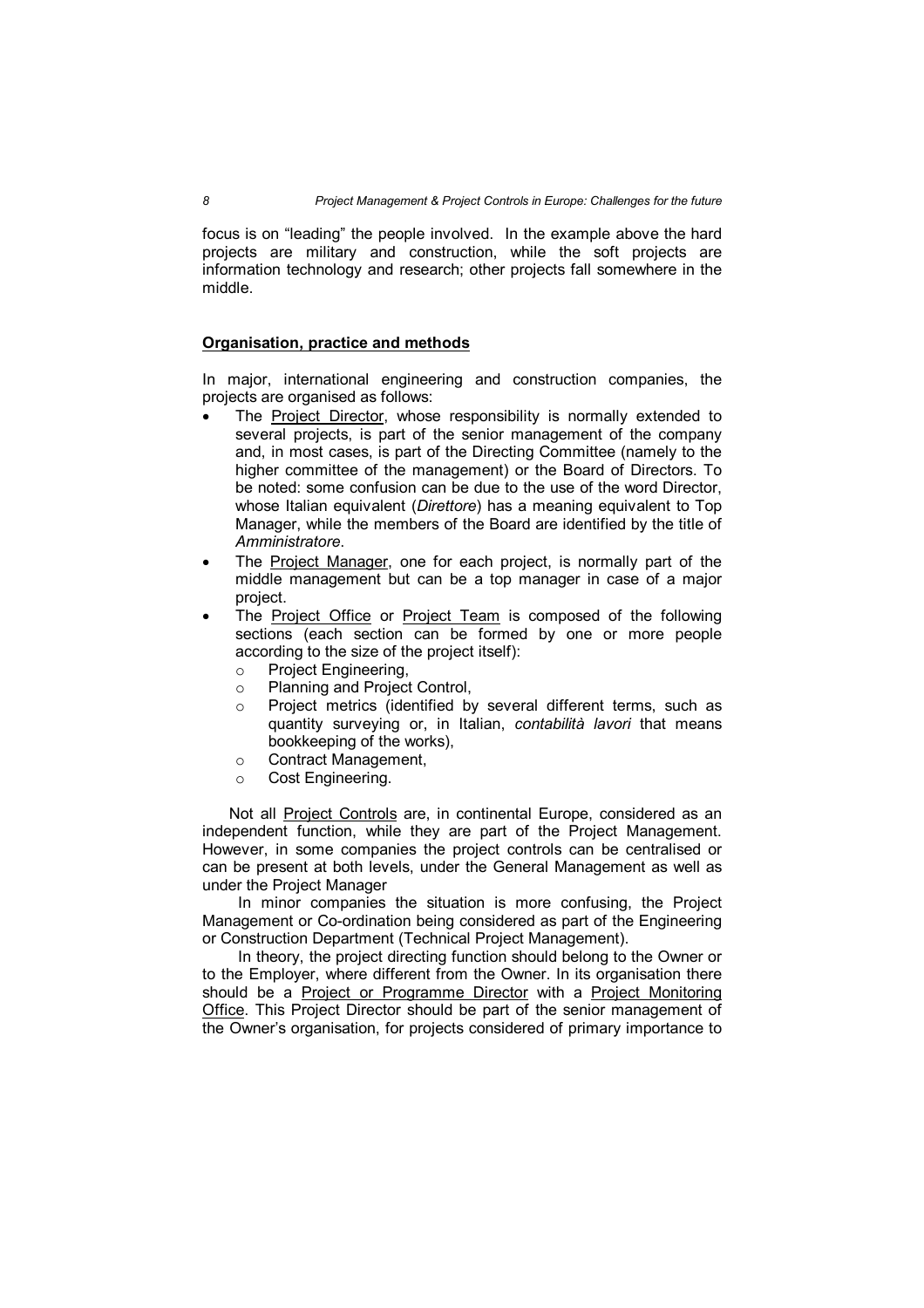the Owner , while for minor projects or maintenance and refurbishing projects, a middle manager could be enough.

### **Human factor**

The career path, in major engineering and construction companies, starts with Engineering or Site responsibilities at a minor level, such as Planning Junior Engineer, Cost Junior Engineer, Site Junior Engineer, Design Junior Engineer, and so on.

#### **Table 5: project phases**

| Strategy                  | EPCC                                                  | <b>Project phases</b> |
|---------------------------|-------------------------------------------------------|-----------------------|
|                           |                                                       | Operations            |
| <b>General Contractor</b> |                                                       |                       |
| Proposal Mgr              | <b>Project Mgr</b>                                    |                       |
|                           | <b>Project Director</b>                               |                       |
|                           |                                                       | Owner                 |
| Planning - Design         | <b>Project Monitoring</b><br><b>Owner Engineering</b> | Plant Mgr o egy.      |
|                           | Programme Mgr / Dir                                   |                       |

In general, only after having some experience as a full Engineer, the person can obtain a secondary responsibility as Project Coordinator or as Assistant to the Project Manager. This should be at lower management level.

The next step is full Project Manager responsibilities, at management or high management level, depending on the size and complexity of the project.

Consultants are working as project management consultants or as specialists in contract and claim management.

## **Project Management and Controls**

The management must have some unity, while controls can be performed by different actors, sometimes at different levels in the organisation or in different organisations. If we refer to a ship, we can make a comparison between its trips and an engineering project:

## **STRATEGY**

 $\blacksquare$  The Owner decides the scope, namely where the ship has to go, when to leave and what to carry.

# **MANAGEMENT**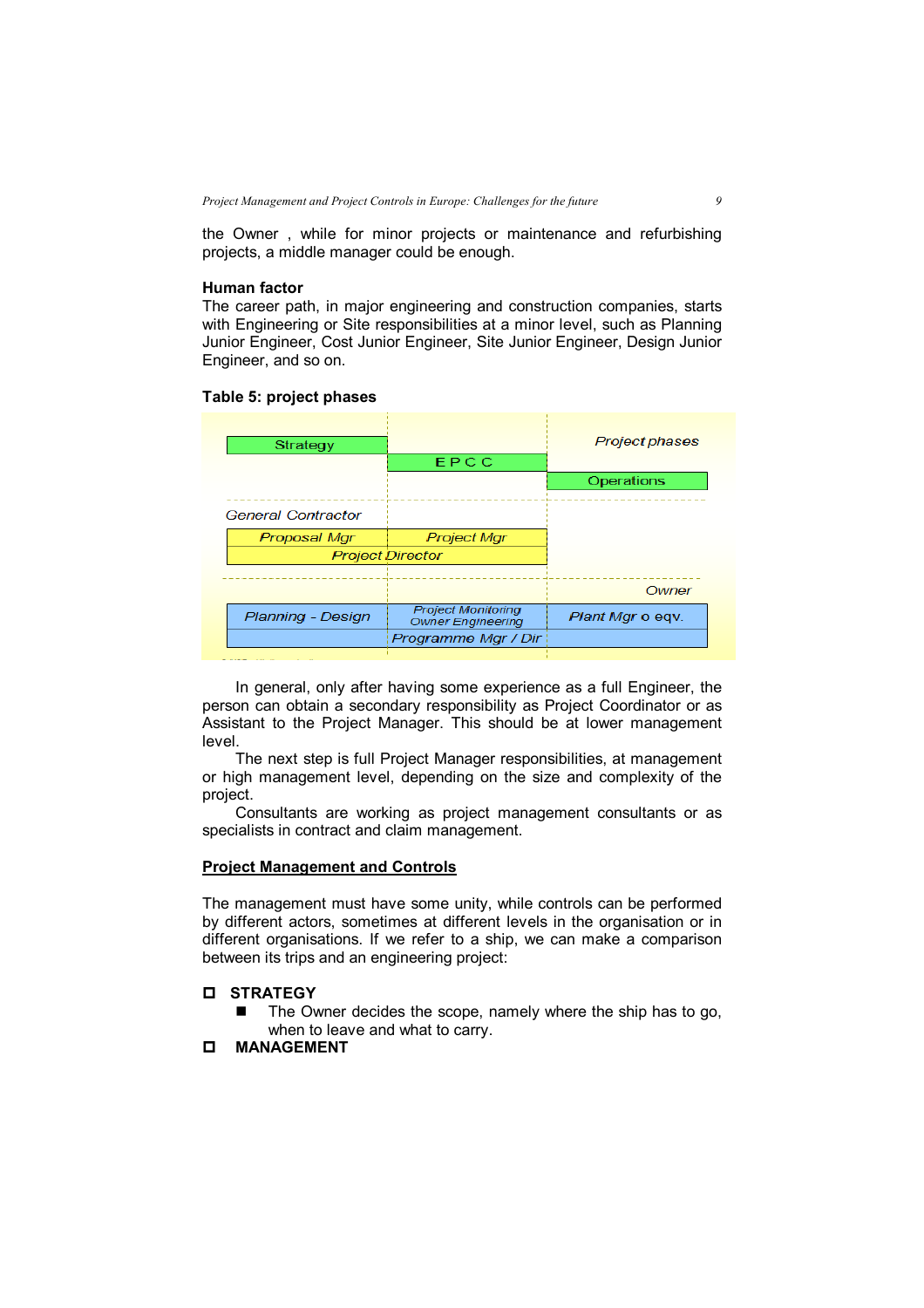The Captain takes the ship to its destination and leads the crew.

## **CONTROLS**

- The Pilot (navigating officer) controls the course, the speed and deviations if any – The Engineers controls the fuel consumption (local level).
- The Owner's Control Centre controls costs and revenues (central level).
- Maritime or Traffic Control Centre controls the course and the movement of the ship (traffic control level)

#### **Table 6: control at different levels**



The same applies for engineering and construction projects: the previous example was a typical deterministic project, while the example of a stochastic project could have been when Queen Isabel of Castile said to Cristoforo Colombo "go westwards to see whether you can find Cathay…or maybe something else".

 In reality, no project is fully deterministic or fully stochastic: a real project can be positioned in a continuum from 100% deterministic to 100% stochastic. During the life cycle, a project starts, in the strategic phase, quite totally as a stochastic project, when it is still possible to decide whether to execute the project or to cancel it. Afterwards, in the operational phase, when we have decided to execute the project and we have budgeted in terms of time and costs, the situation is quite fully deterministic. However, some long term projects still have a high percentage of stochastic activities; the project quoted above (discovery of America) had a higher percentage of stochastic activities than the project for sending the man to Mars in the 21st century.

 The traditional view relevant to the relationship of managing and controlling was given by Henry Fayol (1841-1925), who defines the functions of management as: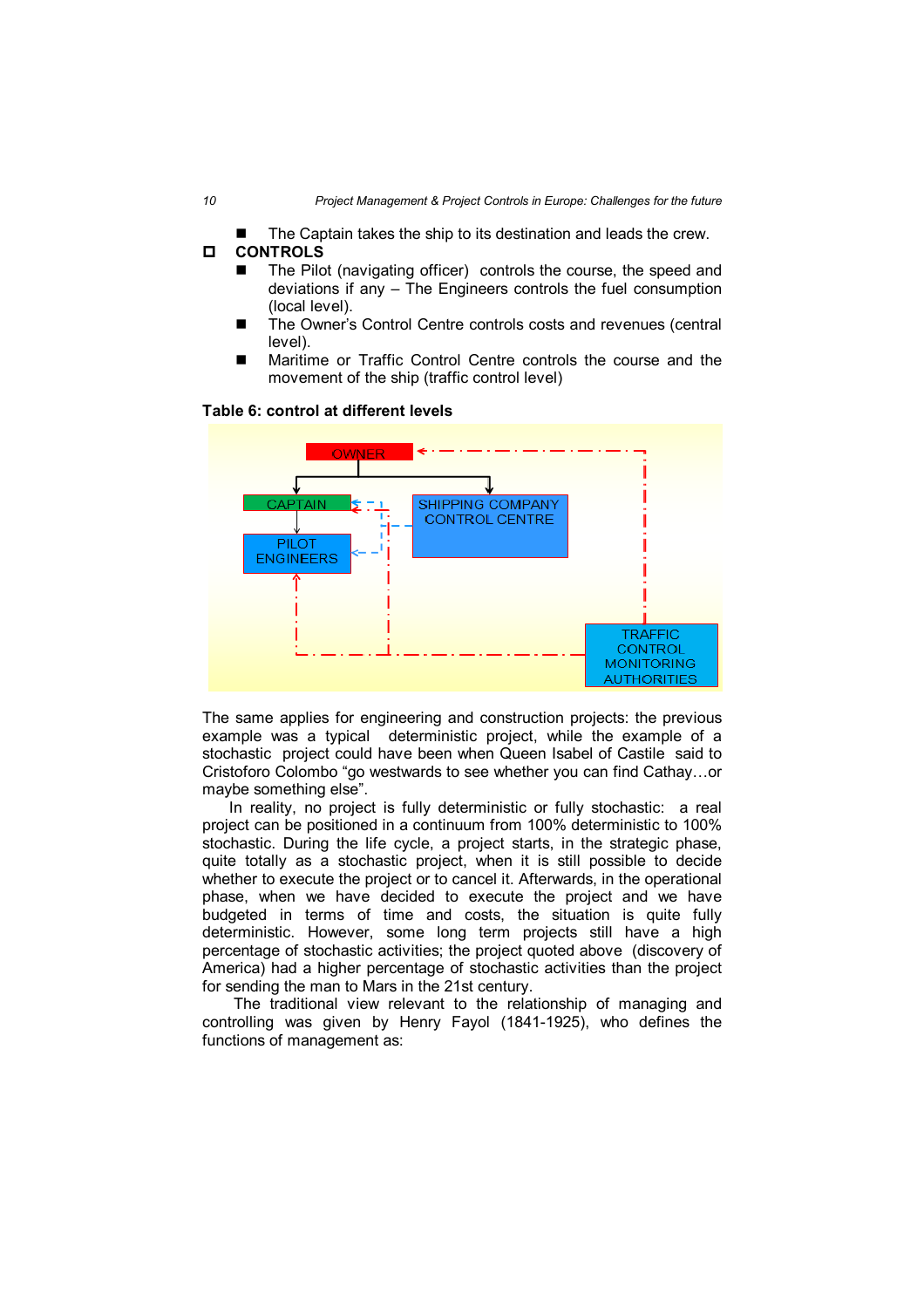- Forecasting;
- Planning:
- Organizing;
- Commanding:
- Coordinating; and
- Monitoring (French: contrôler: in the sense that a manager must receive feedback about a process in order to make the necessary adjustments).

In more detail, he defined the "Principles of Management" as follows $^1$ :

- Division of work. This principle is the same as Adam Smith's 'division of labour'. Specialisation increases output by making employees more efficient.
- Authority. Managers must be able to give orders. Authority gives them this right. Note that responsibility arises wherever authority is exercised.
- Discipline. Employees must obey and respect the rules that govern the organisation. Good discipline is the result of effective leadership, a clear understanding between management and workers regarding the organisation's rules, and the judicious use of penalties for infractions of the rules.
- Unity of command. Every employee should receive orders from only one superior.
- Unity of direction. Each group of organisational activities that have the same objective should be directed by one manager using one plan.
- Subordination of individual interests to the general interest. The interests of any one employee or group of employees should not take precedence over the interests of the organisation as a whole.
- Remuneration. Workers must be paid a fair wage for their services.
- Centralisation. Centralisation refers to the degree to which subordinates are involved in decision-making. Whether decisionmaking is centralised (to management) or decentralised (to subordinates) is a question of proper proportion. The task is to find the optimum degree of centralisation for each situation.
- Scalar chain. The line of authority from top management to the lowest ranks represents the scalar chain. Communications should follow this chain. However, if following the chain creates delays, crosscommunications can be allowed if agreed to by all parties and superiors are kept informed.
- Order. People and materials should be in the right place at the right time.
- Equity. Managers should be kind and fair to their subordinates.

 $\overline{a}$ 

<sup>1</sup> http://en.wikipedia.org/wiki/Henri\_Fayol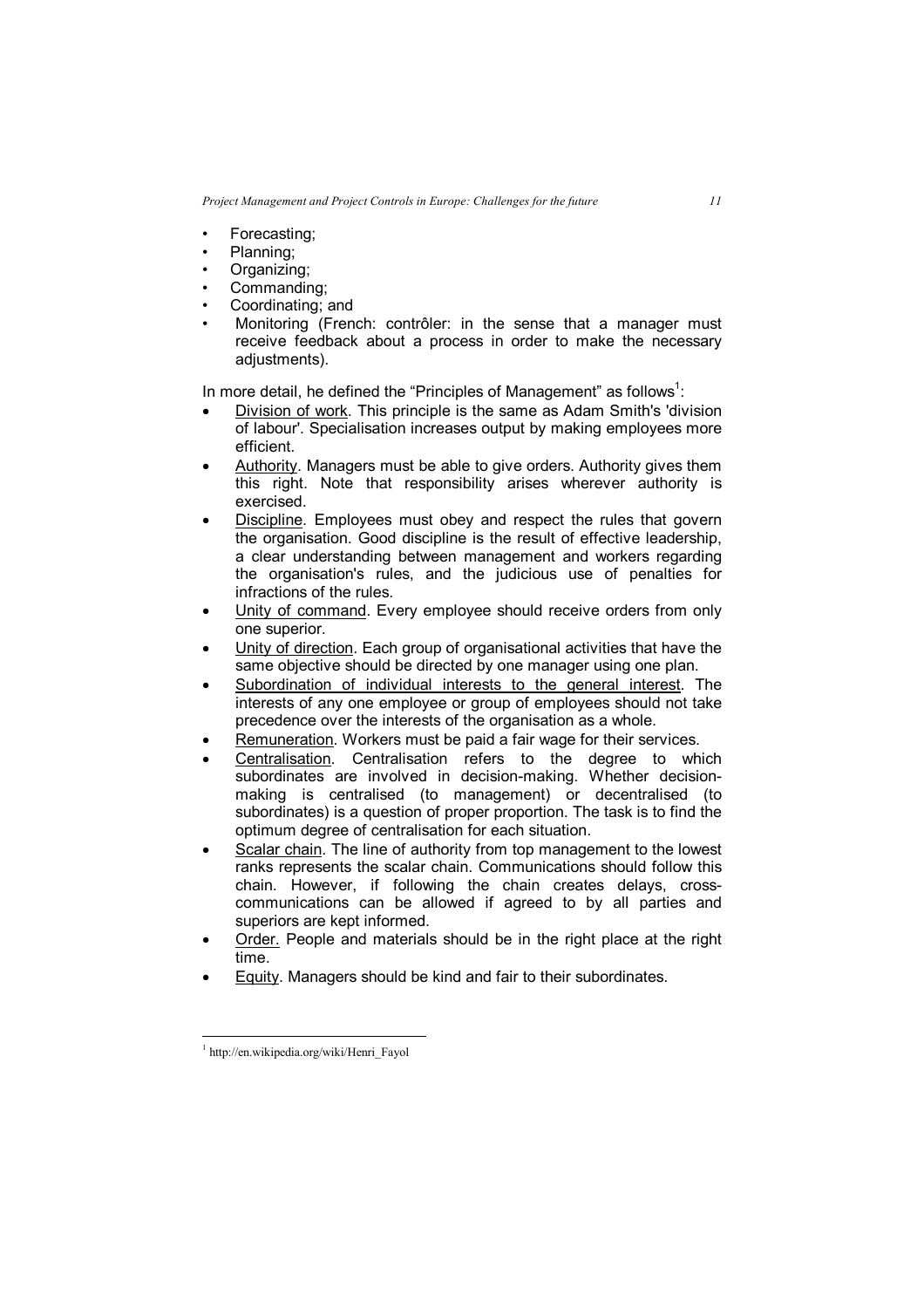- Stability of tenure of personnel. High employee turnover is inefficient. Management should provide orderly personnel planning and ensure that replacements are available to fill vacancies.
- Initiative. Employees who are allowed to originate and carry out plans will exert high levels of effort.
- *Esprit de corps*. Promoting team spirit will build harmony and unity within the organization.

A recent view (Luigi Pojaga, 1994) is focusing on the distinction between the strategic level (stochastic methodology, planning) and the operational level (deterministic methodology scheduling).



# **Table 7 – controls at strategic and operation level**

# **Extension of project management and controls**

The first point to be considered is that, for every project, there are several stakeholders impacting on the project itself, with difference in powers and in rights to interfereWe must consider the owner, first of all, that sometimes is not a single organisation, so we have to distinguish between owner, end user and employer. Furthermore, we must consider the banking system and other money lenders, the investors, the Government and other authorities as well as the public in general.

 The picture below shows how projects relevant to the same owner can be integrated in the whole life cycle, as well as in multi-projects, programmes and portfolios.

### **Table 8 – stake holders**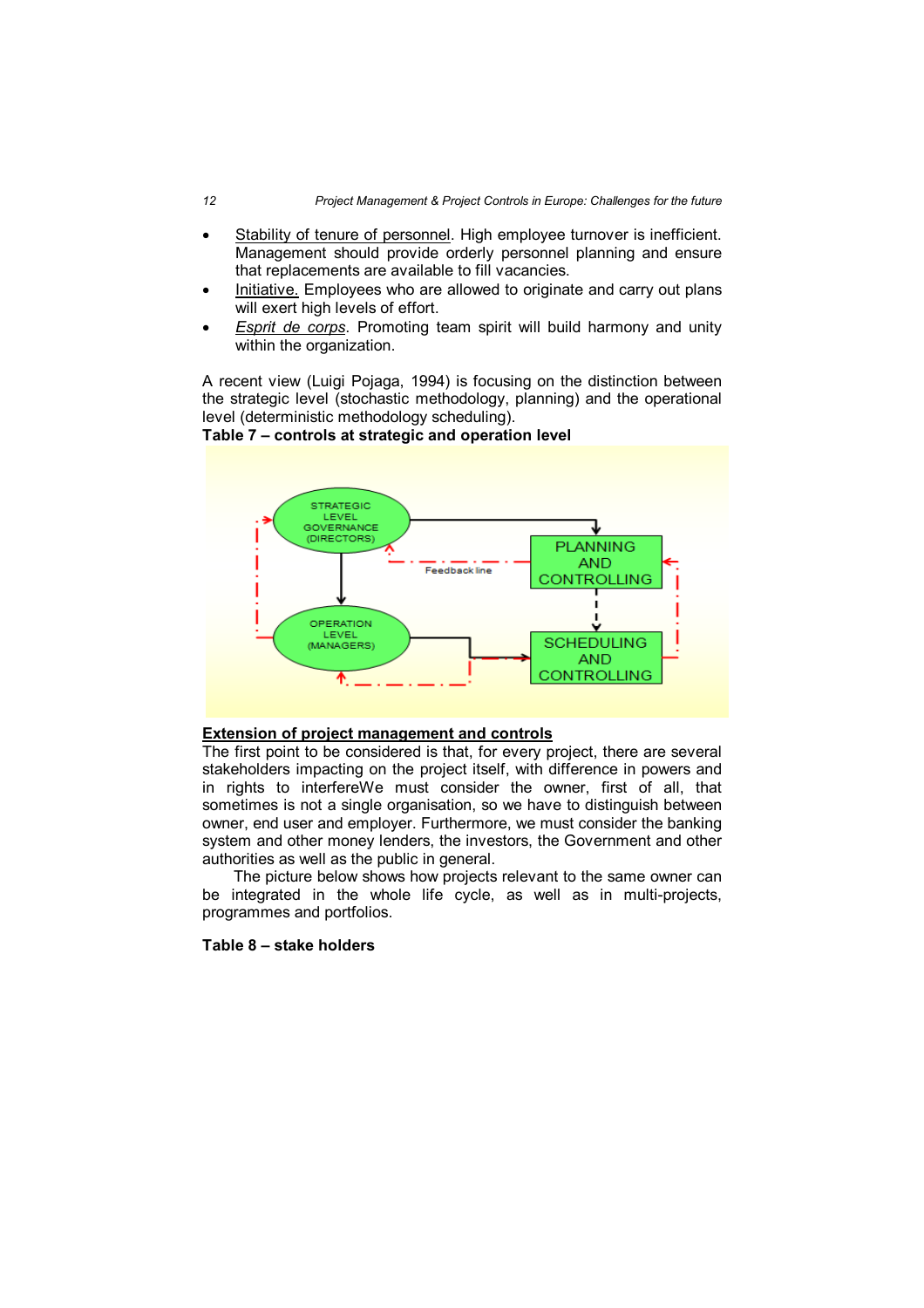

**Construction** 

projects are changing («soft» projects are evolving as well). The main changes are:

- Involvement of more complex organisation, extension to other stakeholders.
- Extension of the «project» horizontally (programme, portfolio) and vertically (life cycle).
- Several controlling or monitoring organisations, from different parties, interact with the project management.
- Systemic view, new project metrics to measure size and complexity.
- New criteria to measure progress, performance and productiveness, i.e. to measure effectiveness and efficiency.

The terms "project", "programme" and "portfolio" are defined in the glossaries of the PMI and of AACE International. The glossary of the AFITEP only defines "project" and "programme".

# **Table 9 – Extension of project culture**

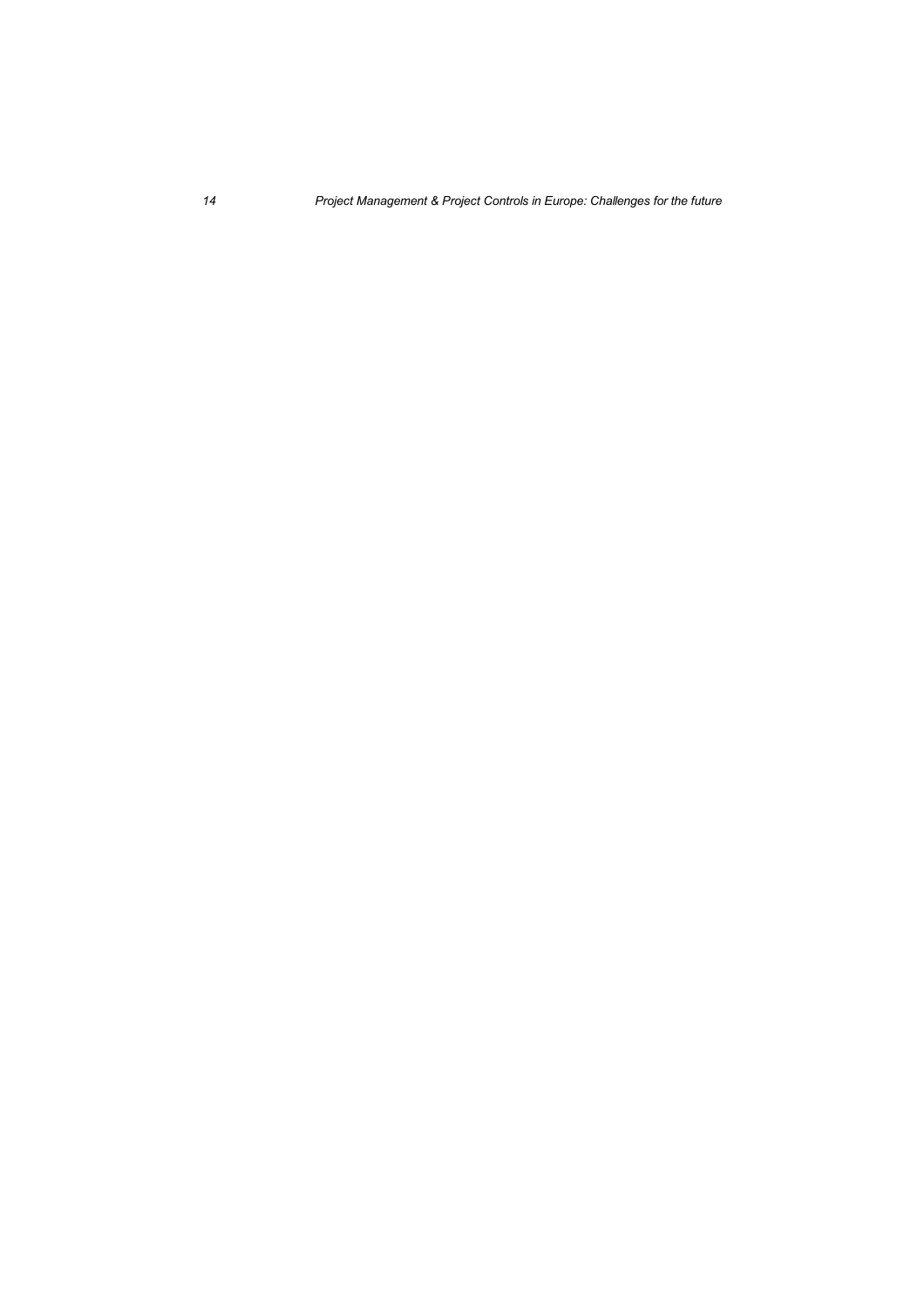For Engineering and Construction Companies the problem is the integration between several projects.

The Employer needs to integrate the different phases of the life cycle.

## **Table 10 – Life cycle**

|                                            |                   | <b>Tender</b>            | <b>EPCC</b>                                 |                             |                    |                                     |                        |                      |
|--------------------------------------------|-------------------|--------------------------|---------------------------------------------|-----------------------------|--------------------|-------------------------------------|------------------------|----------------------|
|                                            | Design            |                          | <b>Management &amp; Controls</b>            | <b>Engineering</b>          | <b>Logistics</b>   | <b>Construction</b>                 | <b>Commissioning</b>   | <b>Operations</b>    |
|                                            | Planning          | Planning                 |                                             | General Supervizsion        |                    |                                     | Coordination           | Operation            |
|                                            | <b>___</b> Design | Contractual structure    | Project Monitoring                          | Owner Engineering           |                    |                                     | Testing                | Maintenance          |
| ≥.,                                        | Feasibility       | Negotiation and decision |                                             |                             |                    |                                     | Handing over           |                      |
|                                            | Stimating         | Budgeting and Financing  |                                             |                             |                    |                                     |                        |                      |
| c                                          |                   |                          | <b>Project Director - Programme Manager</b> |                             |                    |                                     |                        | <b>Plant Manager</b> |
|                                            |                   | Tender design            | Management                                  | Engineering                 | Procurement        | Construcion Managemen Commissioning |                        | Assistance           |
| $\bullet$<br>مسود                          |                   | Scheduling               | Scheduling                                  |                             | Transportation     | Prefabrication                      | <b>Operation tests</b> | Guarantee            |
| ت<br>$\overline{\mathbf{c}}$<br>s.<br>ت    |                   | <b>Estimating</b>        | <b>Budget</b>                               | Site Engineering            | Warehousing        | Construction                        | Reliability tests      | Maintenance          |
| $=$<br>$\bullet$                           |                   |                          | Controls                                    | As built drawings           |                    | Precommissioning                    |                        |                      |
| $\ddot{\phantom{1}}$                       |                   |                          | Reporting                                   |                             |                    |                                     |                        |                      |
| $\overline{\mathbf{c}}$<br>s.<br>$\bullet$ |                   |                          | Accounting                                  |                             |                    |                                     |                        |                      |
| $\blacksquare$<br>$\bullet$                |                   |                          |                                             | <b>Project Control Mgr.</b> |                    |                                     | Start-up Mgr.          |                      |
| ဇ                                          |                   | <b>Proposal Mgr</b>      |                                             |                             | <b>Project Mar</b> |                                     |                        |                      |

The Government or other territorial authorities have to integrate all projects that are insisting on the territory itself.

# **INSIDE THE ICEC**

In 2014 the AICE will organise the ICEC world congress in Milan; this will be the right time to answer some questions:

- What is the future of the ICEC from 2014 onwards?
- Why is ICEC different from IPMA and PMI?
- Why is Region II different from other ICEC regions?

 All the information quoted in the following pages have been extracted from the ICEC websites of the ICEC and IPMA associations in 2010 and had already been presented at the meeting of the delegates of the ICEC Region 2 in Copenhagen, November 2010.

 As it is known, the ICEC divides its worldwide activities into four regions and the member associations into three categories: cost engineering, project management and quantity surveying (construction economics). The results are shown in the table below: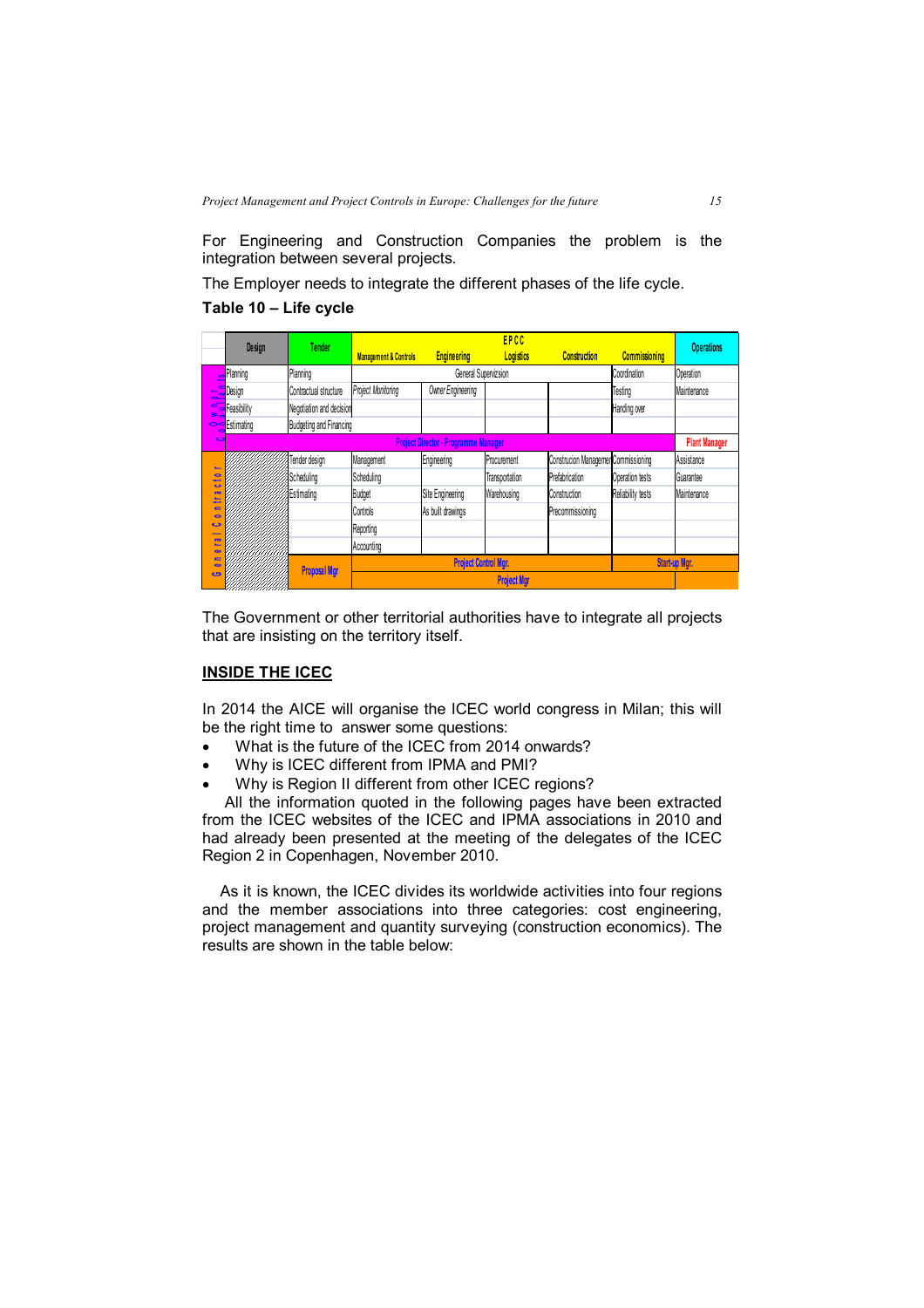| Region            | No. of<br>associations | <b>CE</b>      | PM             | QS             |
|-------------------|------------------------|----------------|----------------|----------------|
|                   |                        |                |                |                |
| <b>I-Americas</b> | 5                      | 5              |                |                |
| II-Europe and     | 20                     | 5              | 13             | $\overline{2}$ |
| <b>Near East</b>  |                        |                |                |                |
| III - Africa      | 9                      | $\overline{2}$ |                | 6              |
| IV-Asia Pacific   | 14                     | 3              | $\overline{2}$ | 9              |
| <b>Total</b>      | 48                     | 15             | 16             | 17             |

Some associations belong to both federations, ICEC and IPMA, as shown below:

| Region          | <b>Associations</b> | <b>ICEC only</b> | <b>ICEC + IPMA</b> | $ICEC + IPMA %$ |
|-----------------|---------------------|------------------|--------------------|-----------------|
| I America       |                     |                  |                    |                 |
| II Europe and   |                     |                  |                    |                 |
| Near East       | 20                  |                  | 12                 | 60%             |
| III Africa      |                     |                  |                    |                 |
| IV Asia Pacific |                     |                  |                    | 71%             |
|                 | 48                  | 35               |                    |                 |

 However, if we refer to "continental Europe" only, we find that from 17 associations, 12 of them, namely 70.6%, belong to ICEC and IPMA. It seems that belonging to both ICEC and IPMA is typical of continental European associations.

 We must then define the peculiarities of the ICEC towards IPMA and PMI. The main criteria seems to be the following:

## **Project controls vs project management**

## **Life cycle costs vs. EPCC costs**

The path to be followed shall be:

- Define and update a common body of knowledge for the ICEC associations.
- Improve this body of knowledge towards a body of competence.
- Compare with IPMA and PMI and define boundaries and overlapped areas.
- Extend the body of competence to life cycle costs, cost management in PPP and other items to be defined.
- Improve and update standards and best practices.
- New standards for cost management in public private partnerships.
- New standards for project controls in public works.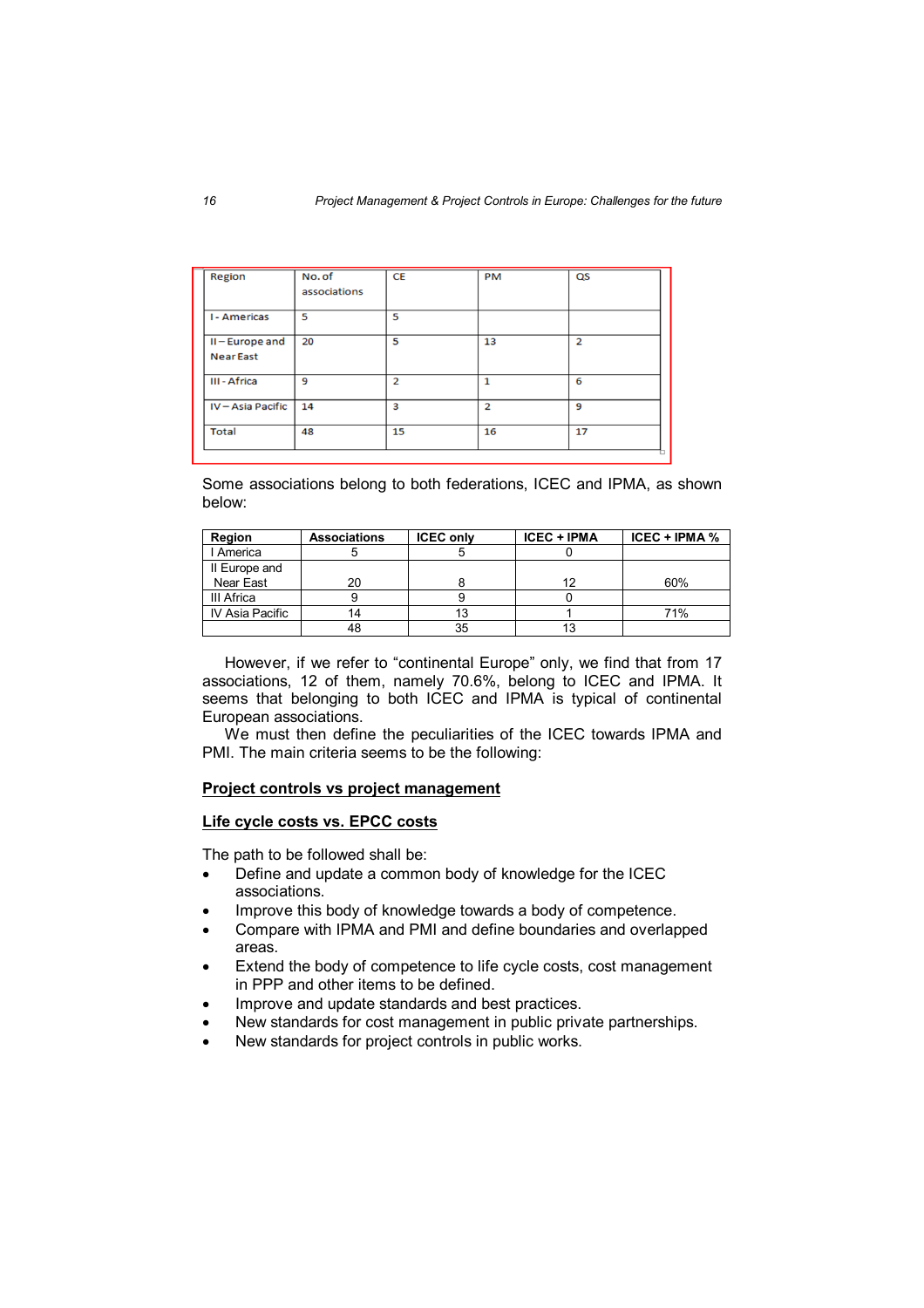New standards for LCC.

# **CERTIFICATION**

We should try to compare the levels of ICEC and IPMA certifications, that, for the time being, can only be represented in a qualitative table. An effort to measure seniority and then quantify and compare levels of certification should be welcomed, where reference could be made to the levels of PMI, NVQ or to the GAPPS.

In Italy the AICE has two levels for certification accredited by the ICEC:

- **D** Practicioner (PIE / ICEC A),<br>**D** Expert (EIE / ICEC A).
- Expert (EIE / ICEC A),

# **Table 11 - Certification**



 We must find a way of measuring professional seniority, such as the "time span of discretionality" which can measure the level of a role and of the relevant work in any organisation.

 The picture shows how seniority is composed by academic and professional background. However, a third dimension relevant to personal skills and qualities should also be considered.

 Probably, project management and project controls have quite the same body of knowledge, while differentiation exists in competencies and their application to the profession.

Project controls has more to do with project metrics, such as:

- measuring the site and complexity of the project,
- find the right parameters for such measuring (workload in standard man-hours or equivalent units, location factors and other indicators) and control (progress, time and costs, find proper indicators for quantity and complexity),
- find the metric way to identify the completion of the various phases such as mechanical completion, running and reliability test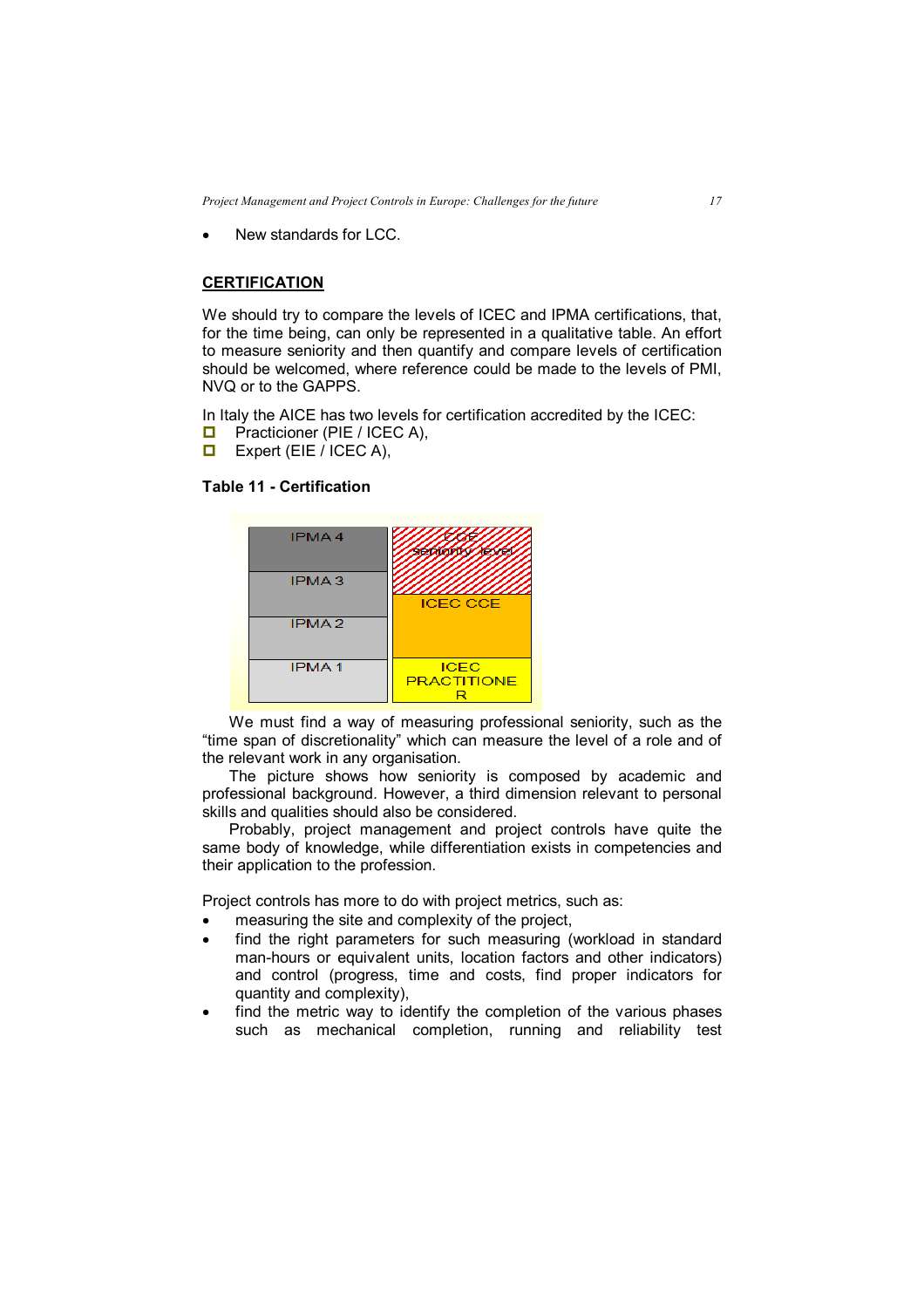completion, substantial completion, preliminary and final handing over,

identify the metrics for contract and claim management and so on.



# **Table 12 – Knowledge and competence**

# **THE CHALLENGES FOR THE 21st CENTURY**

As far as companies in general, as well as the whole economy are concerned, the challenges of the XXI century can be summarized as:

## **Globalisation**

- Extend the market (new clients, new partners, new suppliers).
- Focus on effectiveness (performances), not only on efficiency (costs).
- Major organisation can be independent; minor organisations must form networks.
- Investment needed in innovation, medium-long term versus short term.
- Capability of creating value strictly related to innovation.
- Money that does not create value is generating inflation.

## **Innovation**

- Increasing efficiency, reducing costs and structure.
- Increasing effectiveness: new products, new construction methods, new processes and procedures.
- Controlling the creation of value.
	- Medium-long term planning and forecasting.
		- o at global level (social, political, economy),
		- o at market level,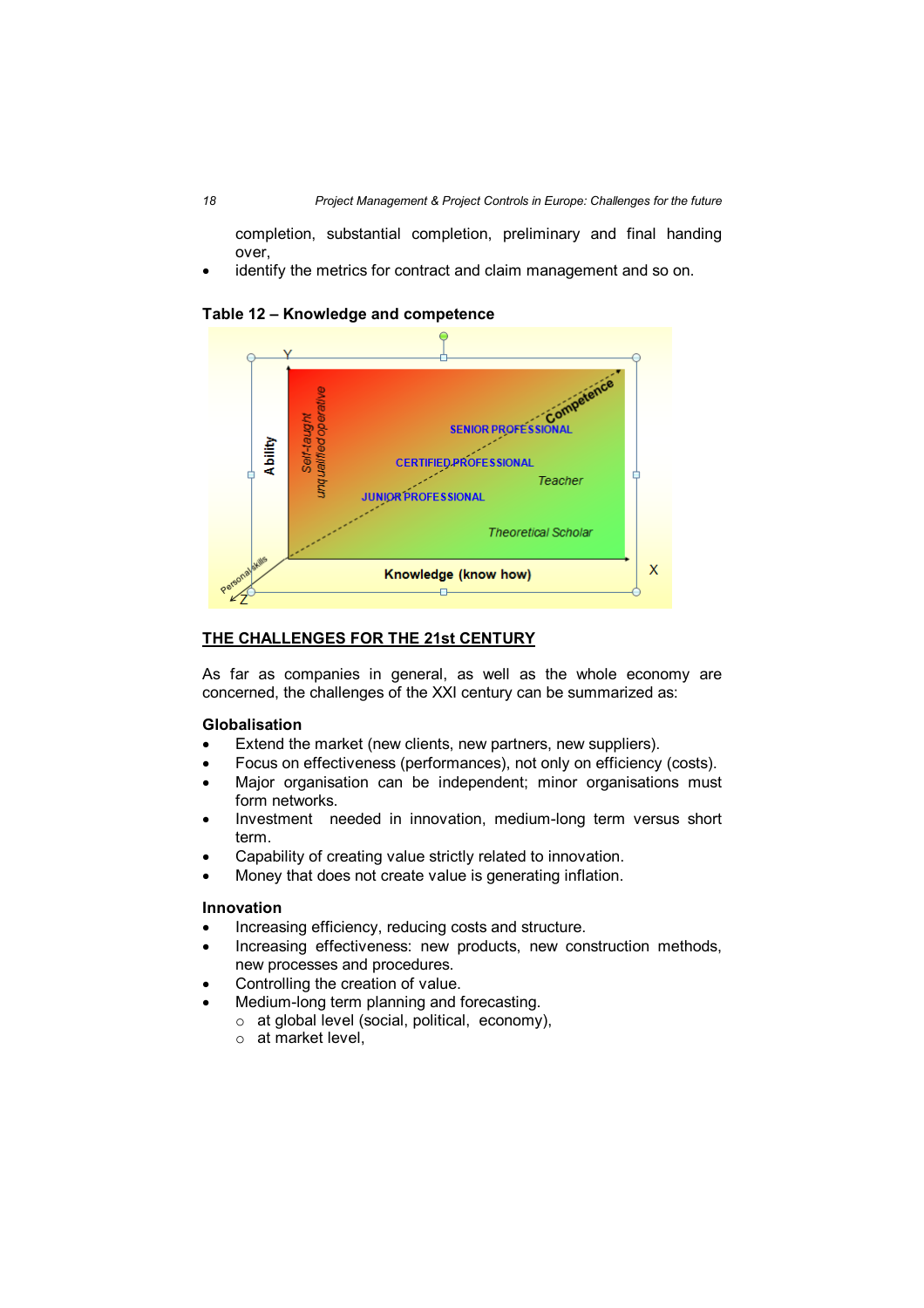$\circ$  at company level.

- Find suitable clients, partners, suppliers.
- Find proper finance.
- Controlling risks.
- Managing change.
- Professional education, developing competencies.

# **Integration**

- Interaction between projects or processes requires integration.
- Systemic view.
- Project Integration Management (as defined by PMI and AACE Int.)
- Integration guarantees
	- o efficiency,
	- o effectiveness,
	- o no redundancies.
- **Integration** 
	- o at project and process level, inside and outside the company,
	- o in planning, scheduling, controlling,
	- o information and reporting, integrated data base and integrated data management,
	- o engineering, management, planning, scheduling and controlling standards,
	- o standard workload cost standards.

In Engineering and Construction, we should be able to optimise the total life cycle cost, including costs due to contingencies and uncertainty. This can be done by means of:

- Integrated data management.
- Use of physical data together with economics: resource metrics, workload.
- Contracts based on association between parties.

Speaking about integration, we must consider the different points of view.

A Construction Company has the problem of cross controlling contracts and working sites, controlling subcontractors, integrating planning, scheduling and controlling of all contracts in order to manage and control the whole company.

The General Contractor should focus on:

- Integration of all parties cooperating in each project.
- Integration of engineering, standards and procedures.
- Integration between projects.

The Owner has to refer to the integration of execution of operations as well as market production integration, sometimes also to the integration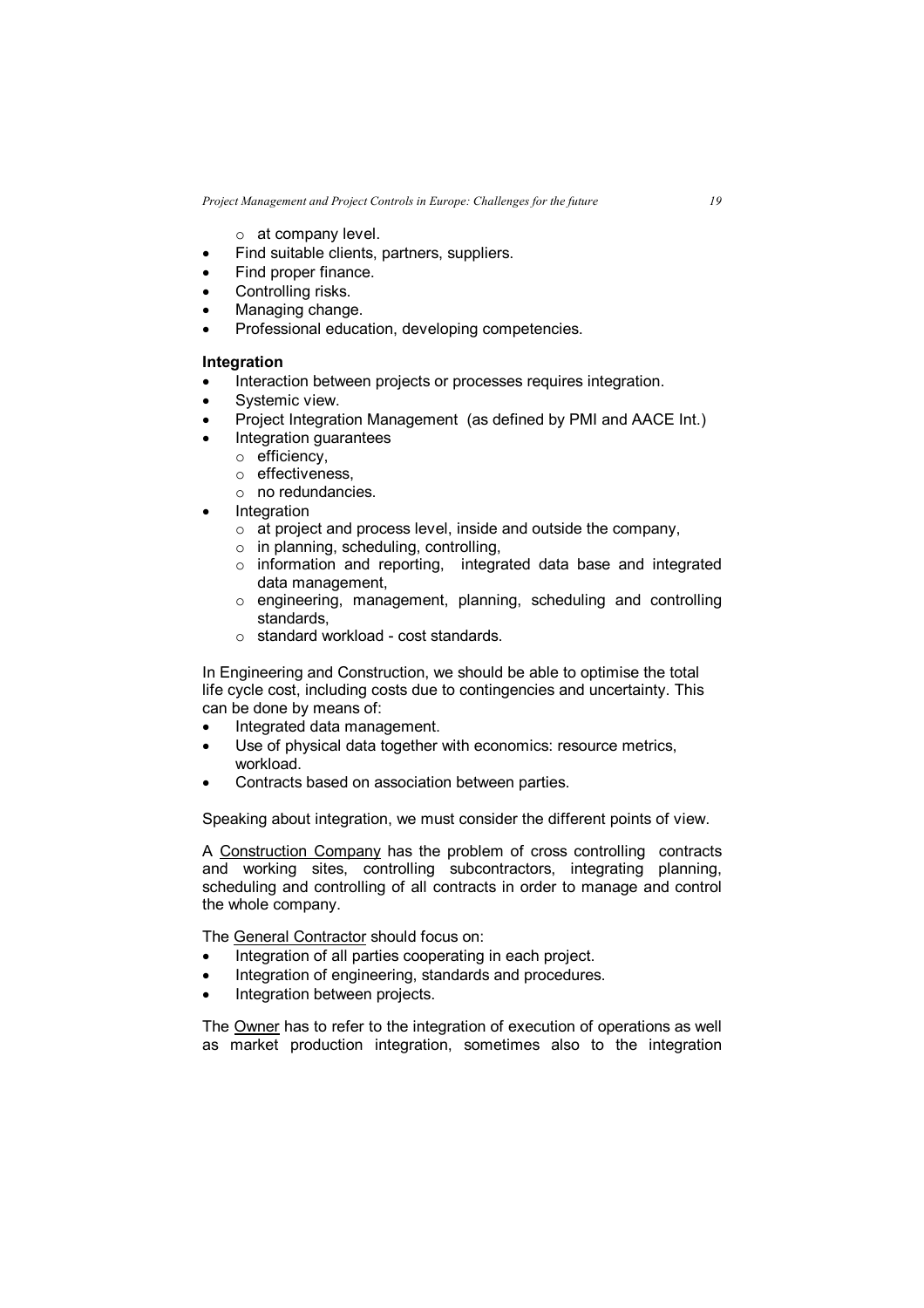between projects. The Bank or in general the investor or money lender thinks about comparing risks and integrating credit criteria and their management.

For the first time in centuries we can collect, file, organise, manage and send huge quantities of data and information. In a project this affects the whole life cycle, contract and document management, integration of technical database (drawings, bill of quantities, workloads) to economics and financial data, integration of time to costs, etc.

In our profession, eventually, our focus should be on:

- Systemic view of the project and of the whole life cycle.
	- i) Integrated data and information management: all project data could be kept in common databases, while every stakeholder could work on them with his application. In this way, discrepancies will be only in interpretation, while data will be shared.
	- ii) Life cycle integration and risk analysis.
	- iii) Integration of costs from standard to "real time".
	- iv) Improving project metrics and extend metrics to contract management.
	- v) Integration with H & S and environmental sciences.
	- vi) Reduce life cycle costs and construction time.
- Integration and metrics in organisation and manpower planning.
- Networking.
- Contracts through association: shift form contracts based on conflicting parties, where each party aims to maximise its profit without considering the total cost, to associated contracts where all parties cooperate in reducing the total cost, since only they can maximize the profit in this way.
- Integration on education, BOK, competencies, professional certification. This is mainly with regard to the professional associations. As a matter of fact, in complex organisations, the activities can be classified by dividing all jobs into their basic elements or elementary tasks, which can then be referred to different dimensions of a proper matrix:
	- i) Functional dimension, that takes into consideration the different know-how and skills required and whose scope is to keep medium and long term company know how, competences as well as the corporate culture.
	- ii) Teleological or finalistic dimension, that takes into consideration the objective of each activity with the objectives of performances and results.
	- iii) Topographic dimension, that takes into consideration the different areas and subareas where the organisation operates and whose objectives are legal status, corporate image as well as commercial activity.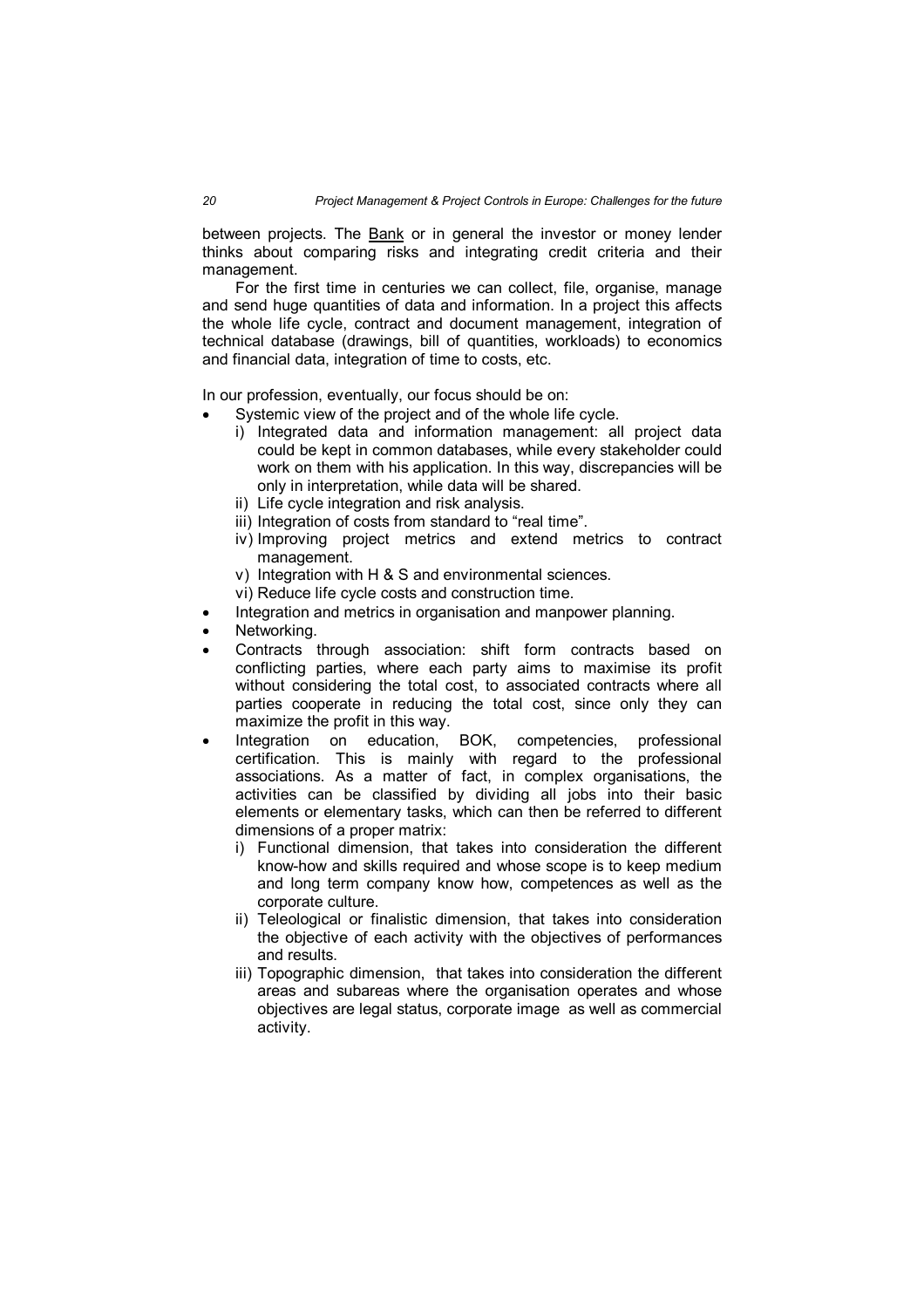Since companies are reducing the functional branches and shifting toward organizstion by project, they are at risk of losing, at least in part, their know-how and corporate culture. There is a chance that, in future, professional organisations will become the main actors in keeping knowhow and competence baselines as well as people's professional development. In this way, professional organisations could become the real masters of professional careers.

In other words, since lifetime employment probably will not exist any longer (as a matter of fact, it does not exist even now) and companies will hire people according to project, the "lifetime relationship" could be shifted to professional associations.



**Table 13** – Maintenance of know-how and competencies

There is a risk of conflicting integration requirements. In fact, integration requirements of the various stakeholders can be conflicting between each other. In the past this was a main difficulty, to be solved only by keeping a separate and incongruent set of data, sometimes difficult or even impossible to compare. Now it is possible to study an integrated data system able to cope with all requirements. In detail:

- From the project manager point of view, data relevant to the project and generated by various parties are to be integrated in the way they can be compared and used within the project and for project purposes, from several stakeholders. However from the owner's point of view there could be an additional requirement to compare data from different projects belonging to him (in this case, in general, less detail is needed).
- From the general contractor's point of view the main need is integration between several projects, belonging to different owners, so that data can be used for standards and estimating;the same could apply to other engineering or construction contractors.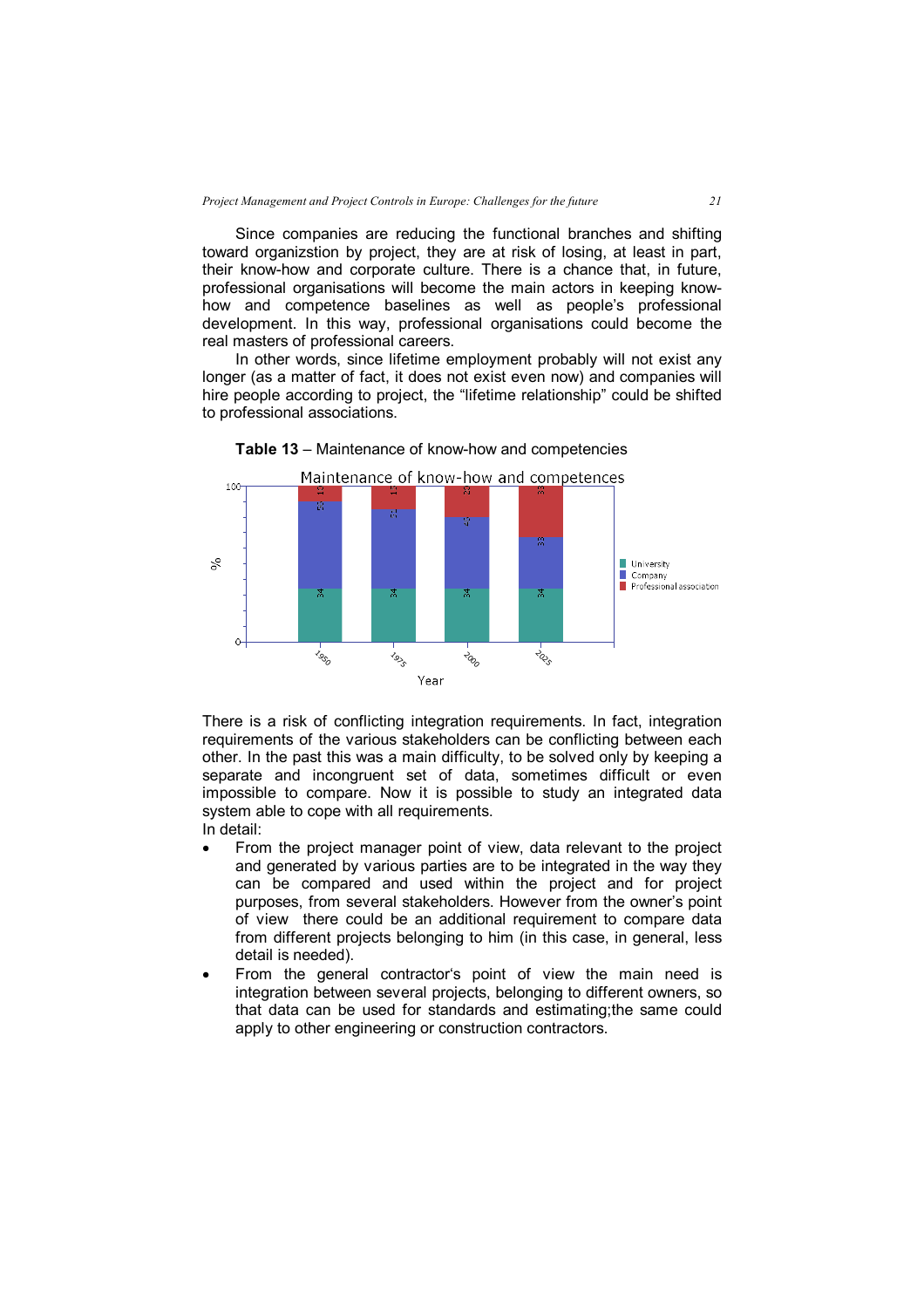From the investor or banker's point of view, the main need is to compare the investment under monitoring with other, different kinds of investments and to keep the cash flow under control to ensure the return on the investment itself.

## **CONCLUSION**

As a general conclusion, we need to shift from a short term vision (financial cycle, electoral terms) to a medium or long term vision (whose reference is human lifetime and more).

## **Table 14 – Time scale**



 Today we have the tools for integrating and improving management and controls at all levels as well as to face long-term problems in a rational way.

Furthermore, it is necessary to rationalisation our profession together with the other related professions by updating the bodies of knowledge and competence baselines and defining in a more precise way the limits and overlapped areas. This is of paramount importance in continental Europe.

#### **BIBLIOGRAPHY**

#### **Papers**

Gianluca di Castri

- The road to ICEC 2014 congress in Milano (ICEC Round-Up, October 2010).
- AICE and Bocconi University joint venture for the ICEC world congress (with A. Biffi – ICEC Round-Up, March 2010).
- Project Culture and Total Cost Management: the Italian case (interview for La Cible, 2000).

Carsten Wredstrøm

 My vision for ICEC in the coming years (ICEC Round-Up, March 2010).